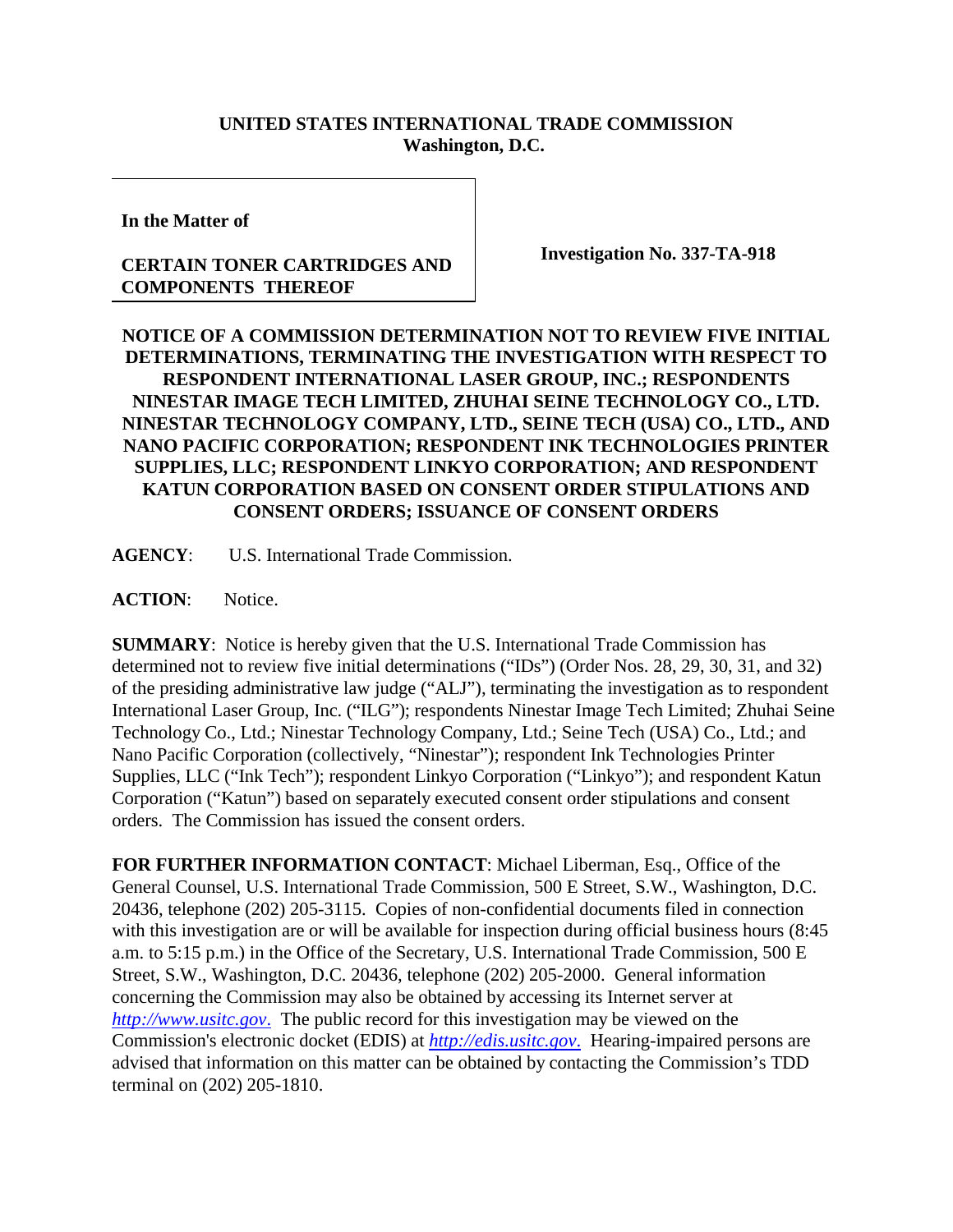**SUPPLEMENTARY INFORMATION**: The Commission instituted this investigation under section 337 of the Tariff Act of 1930, as amended, 19 U.S.C. § 1337 ("Section 337"), on June 12, 2014, based on a complaint filed by Canon Inc. of Japan; Canon U.S.A., Inc. of Melville, New York; and Canon Virginia, Inc. of Newport News, Virginia (collectively, "Canon"). 79 *Fed. Reg.*  33777-78 (Jun. 12, 2014). The complaint alleges a violation of section 337 by reason of infringement of certain claims of U.S. Patent Nos. 8,280,278; 8,630,564; 8,682,215; 8,676,090; 8,369,744 ("the '744 patent"); 8,565,640 ("the '640 patent"); 8,676,085 ("the '085 patent"); 8,135,304 ("the '304 patent"); and 8,688,008 by numerous respondents. *Id*. Subsequently, the investigation was partially terminated based on withdrawal of the complaint as to the following asserted claims: (1) claim 1 of the '744 patent (*i.e.*, all asserted claims); (2) claim 1 of the '640 patent (*i.e.*, all asserted claims); (3) claims 1, 2, 3, and 4 of the '085 patent (*i.e.*, all asserted claims); and (4) claim 1 of the '304 patent (*i.e.*, all asserted claims). The investigation was likewise terminated with respect to various respondents based on default or consent order stipulation and consent order.

On February 13, 2015, pursuant to 19 C.F.R. § 210.21(c), complainant Canon and respondent ILG filed a joint motion to terminate this investigation as to ILG based upon the entry of an executed consent order stipulation and proposed consent order. The Commission investigative attorney ("IA") filed a response in support of the motion. No other responses were filed. On March 3, 2015, the ALJ issued an ID (Order No. 28) granting the motion. Based on the record, the ALJ found no evidence that termination of this investigation as to respondent ILG would be contrary to the public interest. The ALJ granted the motion, terminating the investigation as to ILG. No party petitioned for review of ALJ Order No. 28, and the Commission has determined not to review it.

On February 19, 2015, pursuant to 19 C.F.R § 210.21(c), complainant Canon and respondents Ninestar, Ink Tech, Linkyo, and Katun also filed a joint motion to terminate this investigation as to Ninestar, Ink Tech, Linkyo, and Katun based upon separately executed consent order stipulations and proposed consent orders ("Joint Motion"). The Commission IA filed a response in support of the Joint Motion. No other responses were filed.

On March 4, 2015, the ALJ issued an ID (Order No. 29). The ALJ found that the Joint Motion satisfied Commission rule 210.21(c) which governs motions to terminate by consent order, and the requirements of Commission Rule 210.21(b), which governs motions to terminate an investigation on the basis of a licensing or other settlement agreement. Based on the record, the ALJ found no evidence that termination of this investigation as to respondents Ninestar would be contrary to the public interest. The ALJ granted the Joint Motion in part, terminating the investigation as to Ninestar.

On the same day, the ALJ issued three more IDs (Order Nos. 30, 31, and 32). In each of these orders, the ALJ granted the Joint Motion in part, terminating the investigation as to Ink Tech (Order No. 30), Linkyo (Order No. 31), and Katun (Order No. 32), respectively, based on the separately executed consent order stipulations and consent orders. The ALJ found no